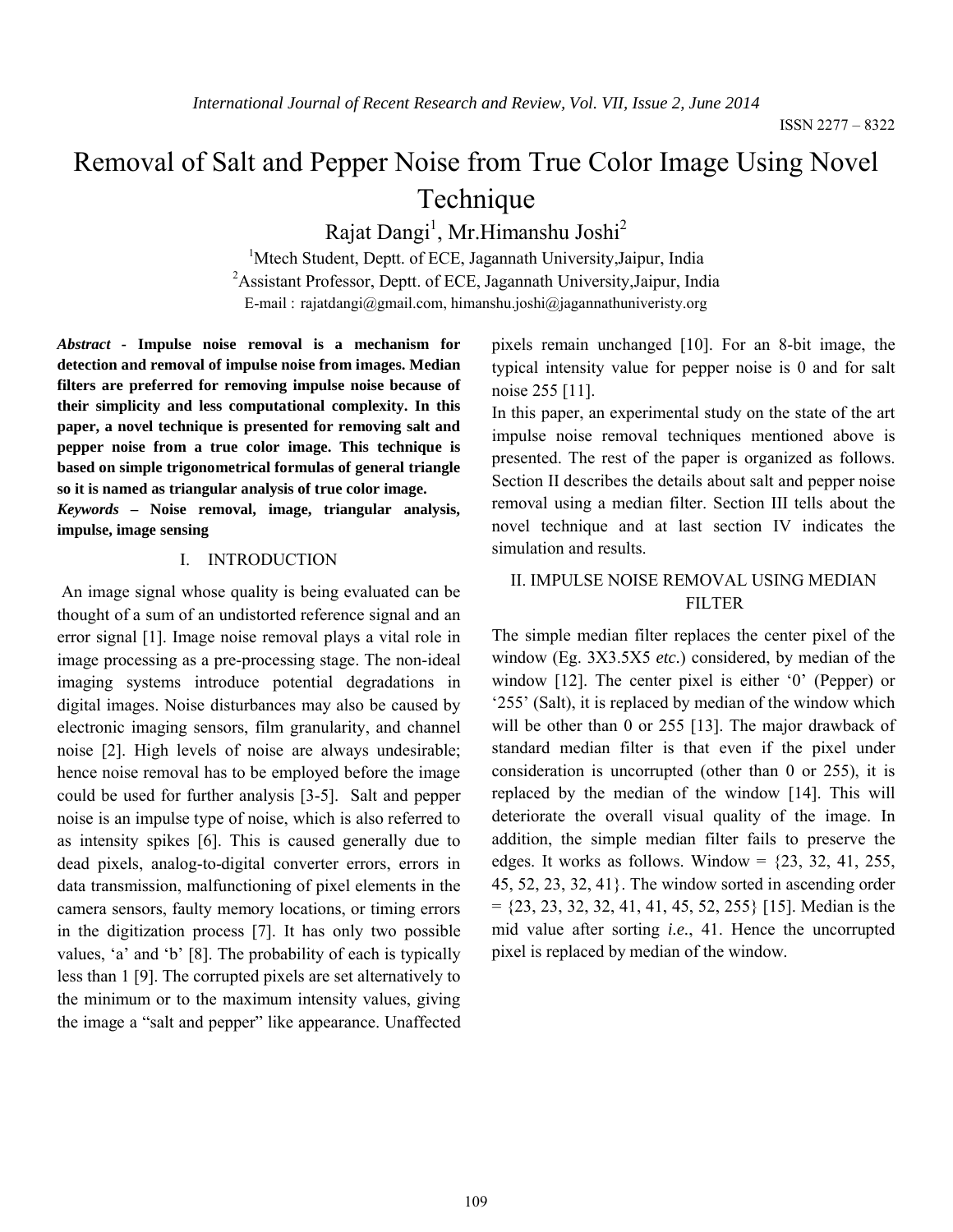|     | Sample window |  | Output |           |  |  |  |
|-----|---------------|--|--------|-----------|--|--|--|
|     |               |  |        | 32        |  |  |  |
| 255 | $(45)$ 52     |  | 255    | $(41)$ 52 |  |  |  |
|     |               |  |        | 32        |  |  |  |

|                                                                                                                                                                                                |  | If the pixel under consideration is corrupted as shown                                                                                                                             |  |  |        |  |  |  |  |  |
|------------------------------------------------------------------------------------------------------------------------------------------------------------------------------------------------|--|------------------------------------------------------------------------------------------------------------------------------------------------------------------------------------|--|--|--------|--|--|--|--|--|
| below, the impulse noise will be removed following the                                                                                                                                         |  |                                                                                                                                                                                    |  |  |        |  |  |  |  |  |
| same method [16].                                                                                                                                                                              |  |                                                                                                                                                                                    |  |  |        |  |  |  |  |  |
| Sample window                                                                                                                                                                                  |  |                                                                                                                                                                                    |  |  | Output |  |  |  |  |  |
|                                                                                                                                                                                                |  | $\begin{bmatrix} 23 & 32 & 41 \\ 255 & (255) & 52 \\ 23 & 32 & 41 \end{bmatrix} \longrightarrow \begin{bmatrix} 23 & 32 & 41 \\ 255 & (41) & 52 \\ 23 & 32 & 41 \end{bmatrix}$     |  |  |        |  |  |  |  |  |
|                                                                                                                                                                                                |  |                                                                                                                                                                                    |  |  |        |  |  |  |  |  |
|                                                                                                                                                                                                |  |                                                                                                                                                                                    |  |  |        |  |  |  |  |  |
| III. TRIANGULAR ANALYSIS OF TRUE COLOR<br><b>IMAGE</b>                                                                                                                                         |  |                                                                                                                                                                                    |  |  |        |  |  |  |  |  |
| RGB format is a 3D matrix in which each pixel consists of<br>three values of red, green and blue components. These<br>values are used for triangular analysis of any true color<br>image [17]. |  |                                                                                                                                                                                    |  |  |        |  |  |  |  |  |
|                                                                                                                                                                                                |  | Concept: If the three RGB values of a pixel are considered<br>as three sides of a triangle then for any random pixel of<br>any true color image, the triangle formed satisfies the |  |  |        |  |  |  |  |  |
| condition that sum of the angles of same triangle is 180°.                                                                                                                                     |  |                                                                                                                                                                                    |  |  |        |  |  |  |  |  |

## III. TRIANGULAR ANALYSIS OF TRUE COLOR IMAGE

Concept: If the three RGB values of a pixel are considered as three sides of a triangle then for any random pixel of any true color image, the triangle formed satisfies the condition that sum of the angles of same triangle is 180 . Consider the following figure,



Fig. 1 A general triangle

In the figure, R, G and B are the values of red, green and blue component values of the pixel and R1, G1 and B1 are the respective angles formed by the same triangle.

Now we know that for any triangle ABC, of sides a, b and c and angles A, B and C, following formulas exists:



its sides

Fig. 2 Constructed Triangle containing the values R, G and B as its sides  
\n
$$
c^2 = a^2 + b^2 - 2ab \cos \gamma
$$
\n
$$
a^2 = b^2 + c^2 - 2bc \cos \alpha
$$
\n
$$
b^2 = a^2 + c^2 - 2ac \cos \beta.
$$
\nReplacing the values of a, b and c by R, G and B

respectively we can obtain the values of  $\alpha$ ,  $\beta$  and  $\gamma$ 

After calculating these angles, it was found that these<br>angles satisfied the condition<br> $\alpha + \beta + \gamma = 180^{\circ}$  (1) angles satisfied the condition

$$
\alpha + \beta + \gamma = 180^0 \tag{1}
$$

Now this condition can be used for removing the salt and pepper noise in the true color image.

green technologies of starts: Fig. 2 Constructed Triangle blue columns of the pixel and B as the pixel and B as the pixel and B as the pixel and and by R, G and B as the pixel and and exists of a pixel and exists of a pix The work done in this thesis work is explained as follows: pepper noise in the true color image.<br>The work done in this thesis work is explained as follows:<br>Initially a true color image is considered and salt and pepper noise is added to one of the R, G or B matrix. The pixel which get affected by this noise fails to satisfy the condition (1) and so can be easily traced by 'if' condition and 'for' loop. And once the noisy pixel is detected, it is replaced by the original value just by using some interpolation technique or by using a median filter. Hence, once again the image is reconstructed. per moise is added to one of the R, G or B matrix. The pixel which get affected by this noise fails to satisfy the condition (1) and so can be easily traced by 'if' condition and 'for' loop. And once the noisy pixel is det

#### IV. SIMULATION AND RESULTS

This technique was tested on the true color image 'wpeppers.jpg' freely available on MATLAB. Some salt and pepper noise is added to the image with  $m = 0.01$ . The simulation work was carried out in MATLAB 7.12<br>R2011a version. The program (m-file) does not contain R2011a version. The program (m-file) does not contain the very hard commands of MATLAB but only utilizes the very hard commands of MATLAB but only utilizes<br>the concepts of simple trigonometry and 'if' and 'for' statements. The results are as follows: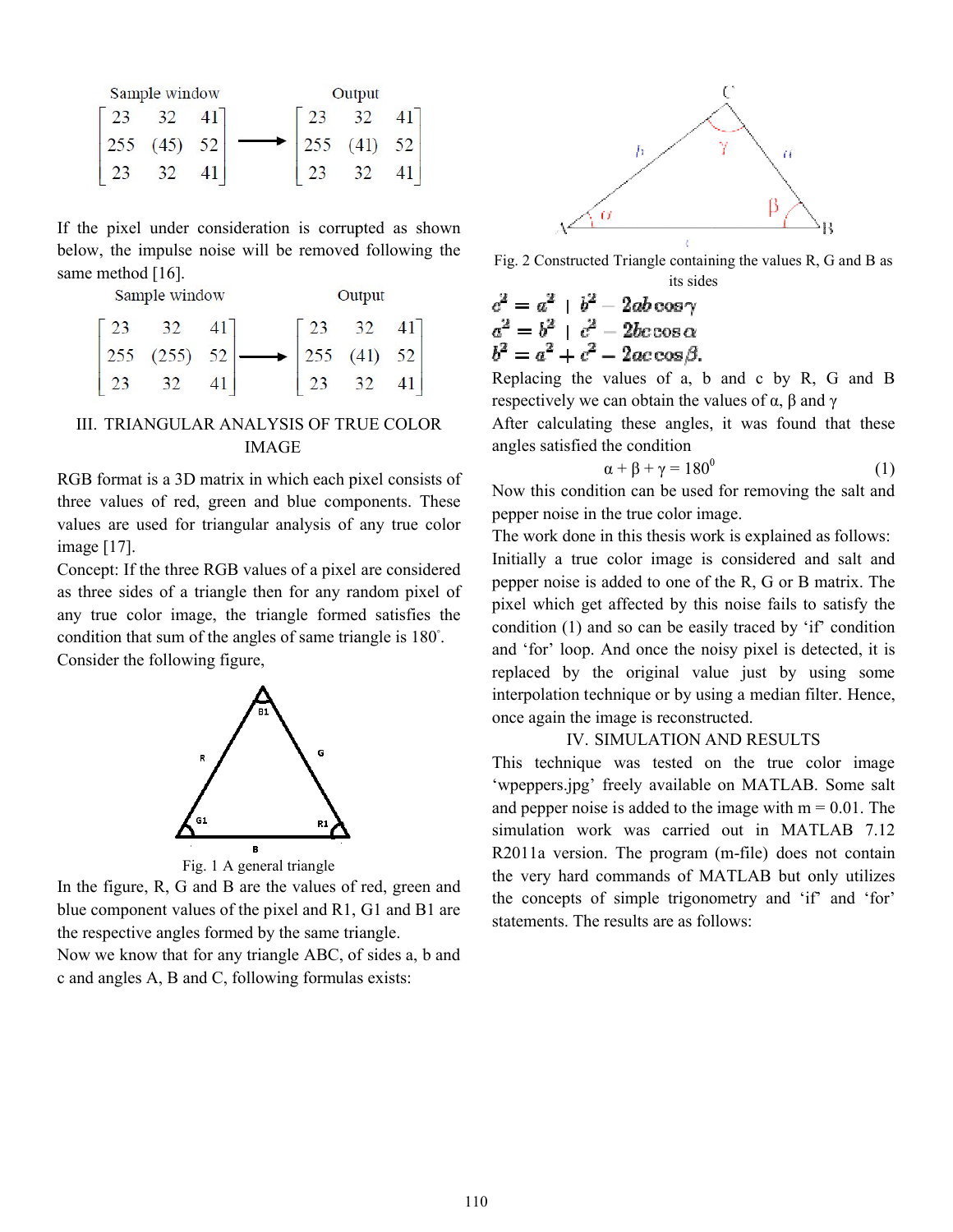

Fig.3 Original image



Fig.4 Corrupted image



Fig.5 Corrected image

The computation time was found to be 33.99 Seconds and PSNR value was obtained as 31.23 which is an optimized result.

## V. CONCLUSION

This paper presented an experimental analysis of novel technique based impulse noise removal for true color images. Our experimental results show that computation time and PSNR value are much optimized as compared to other existing techniques. The other methods such as standard median filter, adaptive median filter, weighted median filter lack in preserving edges while retaining some noise components. However, these methods are suitable for impulse noise removal provided the noise density is low.

### VI. REFERENCES

- [1] Z. Wang, A. C. Bovik, H. R. Sheikh and E. P. Simoncelli, IEEE Transactions on Image Processing, vol. 13, no. 4, (2004).
- [2] T. Chen and H. R. Wu, IEEE Signal Process. Lett., vol. 8, no. 1, (2001).
- [3] E. JebamalarLeavline and S. Sutha, "Gaussian noise removal in gray scale images using fast Multiscale Directional Filter Banks", Proceedings of International Conference on Recent Trends in Information Technology, Chennai, India, (2011) June 3-5.
- [4] E. JebamalarLeavline, S. Sutha and D. Asir Antony Gnana Singh, International Journal of Computer Applications, vol. 33, no. 10, (2011).
- [5] S. Sutha, E. JebamalarLeavline and D. Asir Antony Gnana Singh, European Journal of Scientific Research, vol. 86, no. 4, (2012).
- [6] E. Jebamalar Leavline and D. Asir Antony Gnana Singh, International Journal of Imaging & Robotics, vol. 11, no. 3, (2013).
- [7] H. Hwang and R. A. Haddad, IEEE Transactions on Image Processing, vol. 4, no. 4, (1995).
- [8] Z. Wang, E. P. Simoncelli and A. C. Bovik, "Multi-Scale Structural Similarity for Image Quality Assessment", Proceedings of the  $37<sup>th</sup>$  IEEE Asilomar Conference on Signals, Systems and Computers, Pacific Grove, CA, (2003) November 9-12.
- [9] T. Chen, K.-K.Ma and L.-H.Chen, IEEE Transactions on Image Processing, vol. 8, no. 12, (1999).